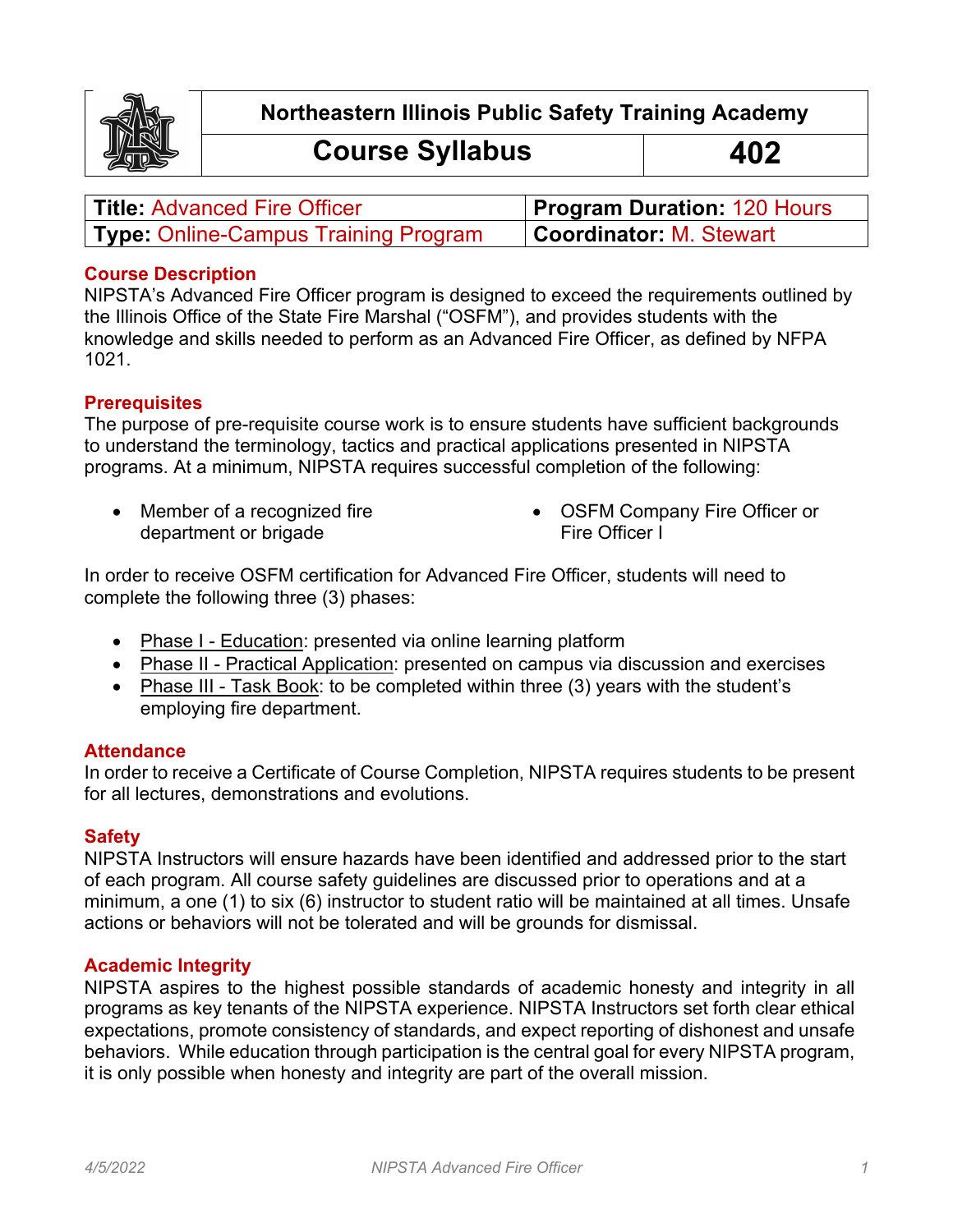## **Performance Testing & Evaluation**

NIPSTA employs multiple methods of measuring subject matter competency, including cognitive and performance-based skill testing. Cognitive skills will be measured by utilizing a comprehensive written exam at the conclusion of the course. Students must achieve a minimum score of 70% to successfully pass the written exam. Performance skill tests measure an individual's ability to perform specific tasks or applications based on given or known job performance requirements ("JPRs"). Unless otherwise specified, performance-based skill tests will be measured on a pass or fail basis.

## **ADA Compliance**

Students with a documented disabilities, as that term is used in the American with Disabilities Act (ADA), may qualify for reasonable accomodations as defined in Section 504 of the Rehabiltation Act of 1973. Additional information is available at www.nipsta.org.

## **Textbook**

Students are responsible for purchasing their textbook(s). The following textbook is recommended for NIPSTA's Advanced Fire Officer Course:

<sup>q</sup> Ward, M. J. (2021). *Fire officer: Principles and practice (4th ed.)*. Burlington, MA: Jones and Bartlett Learning.

*\*Supplemental learning materials may be provided to students by the Course Coordinator on or prior to the first day of the program.*

## **Pre-course Assignments**

The purpose of pre-course assignments is to ensure students are prepared for success at the onset of the program. The pre-course assignments for NIPSTA's Advanced Fire Officer Course are as follows:

- <sup>q</sup> **Register for Navigate2:** Prior to the first day, students are required to register for "Fire Officer: Principles & Practice" via the Navigate2 platform. A course ID will be provided to students via email with ample time to prepare before the course begins.
- <sup>q</sup> **Review:** "Fire Officer: Principles & Practice", Chapter 1 8 (Fire Officer I)

#### **Time Management & Performance**

Time and task management are key attributes of a successful fire officer. Students are expected to complete course assignments, quizzes and tests on time.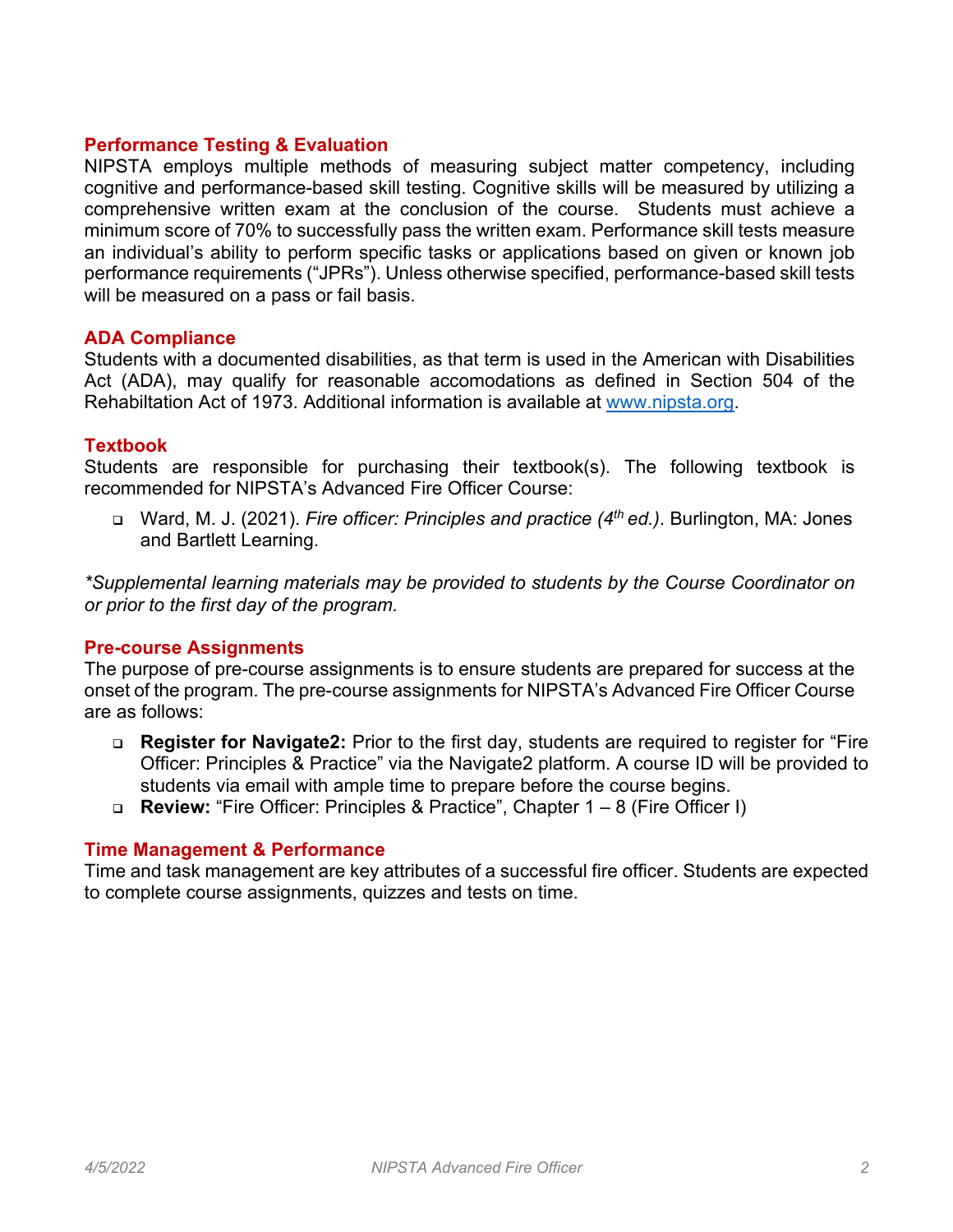## **120 Hour Course Content**

Course content is broken into subject area modules or "Mods". NIPSTA's Advacned Fire Officer program is comprised of the following thirty six (36) Mods:

**Mod:** Intro to AdFO Phase II **Mod:** Professional Development **Mod:** Assessment Center Exercise **Mod:** Resume & Dossier Exercise **Mod:** Labor Management **Mod:** Evaluating Performance **Mod:** Performance Eval Exercise **Mod:** Developing Policies & Guidelines **Mod:** SOG Development Exercise **Mod:** Community Gov. Relations **Mod:** Addressing Community Issues **Mod:** Budgeting & Finance **Mod:** Budgeting & Purchase Assignment **Mod:** Government Purchasing **Mod:** Government Revenue Sources **Mod:** Pre-incident Planning **Mod:** Code Enforcement **Mod:** Pre-plan Exercise **Mod:** Fire Cause & Origin **Mod:** Cause & Origin Exercise **Mod:** Employee Conduct, Expectations

**Mod:** Discipline/Documentation Exercise **Mod:** Managing Problem Employees **Mod:** Problem Employee Exercise **Mod:** Health, Safety & Injuries **Mod:** Rules of Engagement **Mod:** Hazard Identification Exercise **Mod:** CISD & Peer Support **Mod:** CISD Exercise **Mod:** Fire Attack Strategy **Mod:** Size-up Exercise **Mod:** Incident Management **Mod:** IAP Development Exercise **Mod:** Fireground Management Exercise **Mod:** Training & Coaching **Mod:** Training Plan Exercise **Mod:** EMS Incidents **Mod:** Law Enforcement Incidents **Mod:** Phase II Review **Mod:** Phase II Evaluation **Mod:** Phase III Overview

## **Learning Outcomes & Evaluation**

Following the conclusion of these modules, students will be familiar with the requisite knowledge and skills needed to perform as an advanced fire officer. Written and practical evaluations will be conducted at the completion of this course.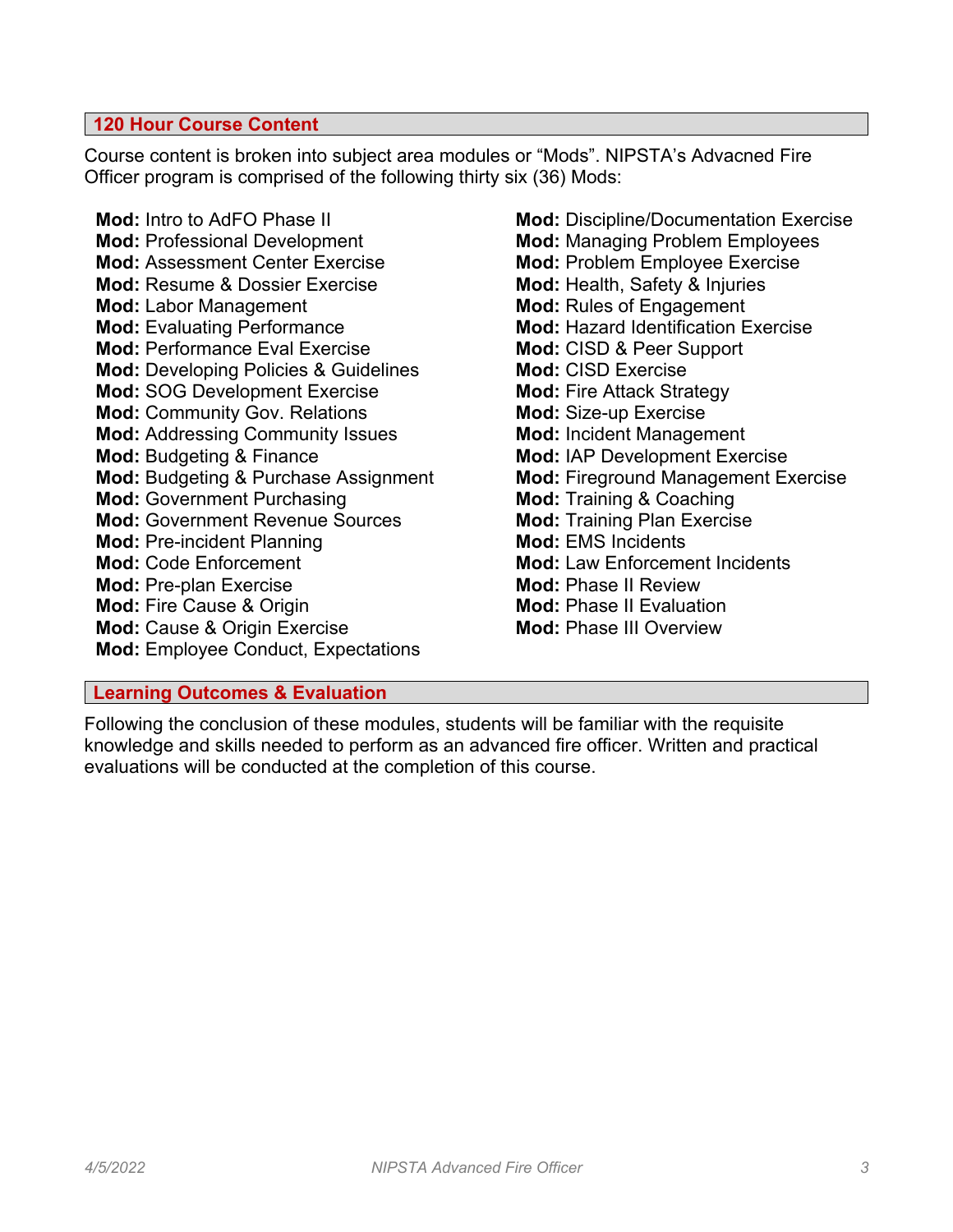# **PHASE I – Online (40 Hours)**

| <b>Week 1</b>                                                                                                                                                                                                                    | <b>Week 2</b>                                                                                                                                                                |
|----------------------------------------------------------------------------------------------------------------------------------------------------------------------------------------------------------------------------------|------------------------------------------------------------------------------------------------------------------------------------------------------------------------------|
| <b>Day 1 - Classroom Orientation</b><br><b>Mandatory</b><br><b>Discussion:</b> Intro to AdFO: Phase I<br><b>Review:</b> Chapters $1 - 8$ (Fire Officer I)<br><b>Activity: Review Ph 1 report assignment</b><br><b>Quiz: None</b> | Day 6 - Applications of Leadership<br><b>Read: Ch 10, 284 (Health &amp; Safety) - 294</b><br><b>Activity: Advanced Officer Scenario 5</b><br>Video: None<br>Quiz: Chapter 10 |
| Day 2 - Fire Officer II as a Manager<br><b>Read:</b> Ch 9, pages 251 - 259<br><b>Activity: Advanced Officer Scenario 1</b><br>Video: None<br><b>Quiz: None</b>                                                                   | Day 7 - Video Break<br><b>Read: None</b><br><b>Activity: Advanced Officer Scenario 6</b><br>Video 3: "National Incident Management<br>System"<br><b>Quiz: None</b>           |
| Day 3 - Fire Officer II as a Manager<br><b>Read: Ch 9, 259 (Collective Barg.) - 267</b><br><b>Activity: Advanced Officer Scenario 2</b><br>Video: None<br>Quiz: Chapter 9                                                        | <b>Day 8 - Managing Community Risk</b><br>Read: Chapter 11, 300 - 304<br><b>Activity: Advanced Officer Scenario 7</b><br>Video: None<br><b>Quiz: None</b>                    |
| Day 4 - Video Break<br><b>Read: None</b><br><b>Activity: Advanced Officer Scenario 3</b><br>Video 1: "ISO Roles & Responsibilities"<br>Video 2: "ISO Incident Scene Safety"<br><b>Quiz: None</b>                                 | <b>Day 8 - Managing Community Risk</b><br><b>Read: Chapter 11, 305 (PIO) - 310</b><br><b>Activity: None</b><br>Video: None<br>Quiz: Chapter 11                               |
| Day 5 - Applications of Leadership<br>Read: Ch 10, 272 - 284<br><b>Activity: Advanced Officer Scenario 4</b><br><b>Video: None</b><br><b>Quiz: None</b>                                                                          | Day 9 - Video Break<br><b>Read: None</b><br><b>Activity: Advanced Officer Scenario 8</b><br><b>Video 4: "Fire Service: Initial Command"</b><br><b>Quiz: None</b>             |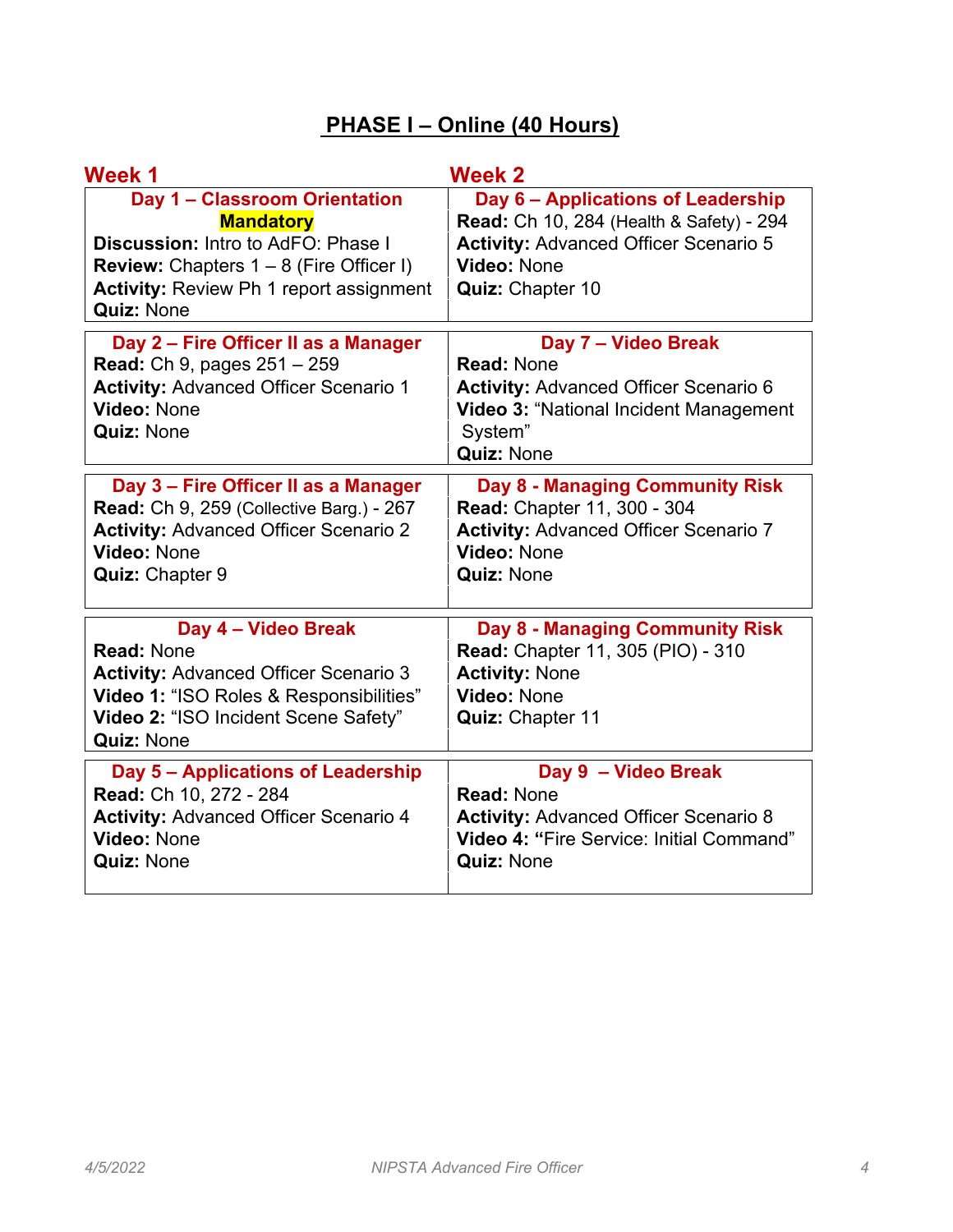| Week 3                                                                                                                                                   | <b>Week 4</b>                                                                                                                                                                            |
|----------------------------------------------------------------------------------------------------------------------------------------------------------|------------------------------------------------------------------------------------------------------------------------------------------------------------------------------------------|
| Day 11 - Admin. Communications<br><b>Read: Chapter 12, 316 - 319</b><br><b>Activity: Advanced Officer Scenario 9</b><br>Video: None<br><b>Quiz: None</b> | Day 16 - Video Break<br><b>Read: None</b><br><b>Activity: Advanced Officer Scenario 12</b><br>Video 6: "ICS: EMS Operations"<br>Video 7: "Fire/EMS: Active Shooter"<br><b>Quiz: None</b> |
| Day 12 - Admin. Communications                                                                                                                           | Day 17 - Managing Major Incidents                                                                                                                                                        |
| Read: Chapter 12, 319 (Budgeting) - 331                                                                                                                  | Read: Chapter 14, 354 - 362                                                                                                                                                              |
| <b>Activity: None</b>                                                                                                                                    | <b>Activity: Advanced Officer Scenario 13</b>                                                                                                                                            |
| Video: None                                                                                                                                              | Video: None                                                                                                                                                                              |
| Quiz: Chapter 12                                                                                                                                         | <b>Quiz: None</b>                                                                                                                                                                        |
| Day 13 - Video Break                                                                                                                                     | Day 18 - Managing Major Incidents                                                                                                                                                        |
| <b>Read: None</b>                                                                                                                                        | Read: Chapter 14, 362 (Greater Alarms) -                                                                                                                                                 |
| <b>Activity: Advanced Officer Scenario 10</b>                                                                                                            | 370                                                                                                                                                                                      |
| Video 5: "Fire Service: Expanding                                                                                                                        | <b>Activity: None</b>                                                                                                                                                                    |
| Command"                                                                                                                                                 | Video: None                                                                                                                                                                              |
| <b>Quiz: None</b>                                                                                                                                        | Quiz: Chapter 14                                                                                                                                                                         |
| Day 14 - Fire Cause & Determination                                                                                                                      | Day 19 - Phase I Review                                                                                                                                                                  |
| Read: Chapter 13, 334 - 350                                                                                                                              | <b>Read: None</b>                                                                                                                                                                        |
| <b>Activity: None</b>                                                                                                                                    | <b>Activity: Review Officer II Book Material</b>                                                                                                                                         |
| Video: None                                                                                                                                              | Video: None                                                                                                                                                                              |
| <b>Quiz: None</b>                                                                                                                                        | <b>Quiz: None</b>                                                                                                                                                                        |
| Day 15 - Fire Cause & Determination                                                                                                                      | Day 20 - Course Final                                                                                                                                                                    |
| <b>Read: None</b>                                                                                                                                        | <b>Read: None</b>                                                                                                                                                                        |
| <b>Activity: Advanced Officer Scenario 11</b>                                                                                                            | <b>Activity: None</b>                                                                                                                                                                    |
| <b>Video: None</b>                                                                                                                                       | Video: None                                                                                                                                                                              |
| Quiz: Chapter 13                                                                                                                                         | <b>Test: Phase I Final Exam</b>                                                                                                                                                          |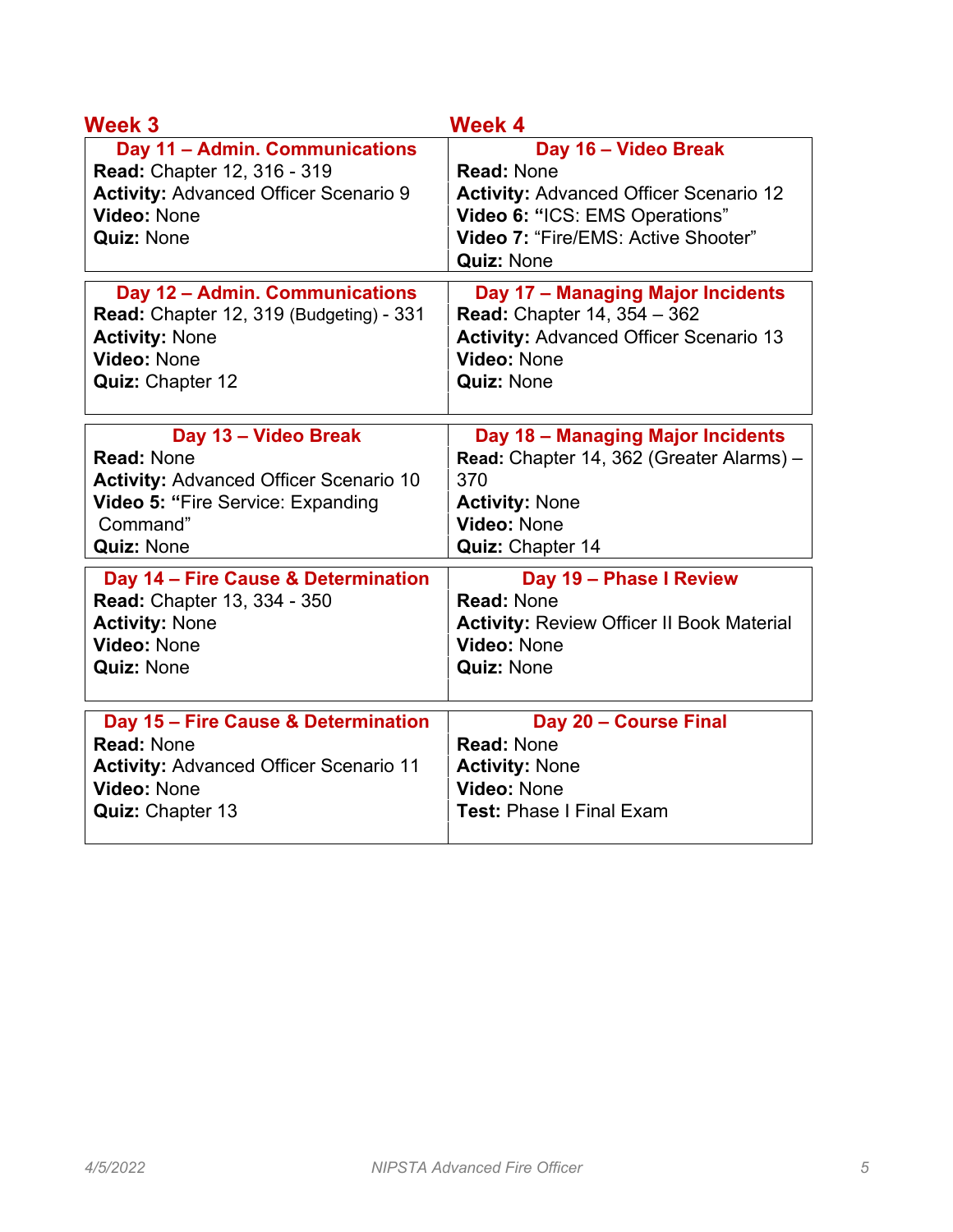## **PHASE II – On Campus (80 Hours)**

## **DAY 1**

## **Morning (4 hours)**

**Mod:** Intro to AdFO Phase II **Mod:** Professional Development **Mod:** Assessment Center Exercise **Mod:** Resume & Dossier Exercise

## **Afternoon (4 hours)**

**Mod:** Labor Management **Mod:** Evaluating Performance **Mod:** Performance Evaluation Exercise

# **DAY 2**

#### **Morning (4 hours)**

**Mod:** Developing Policies, Procedures & Guidelines **Mod:** SOG/Policy Development Exercise

#### **Afternoon (4 hours)**

**Mod:** Community Government Relations **Mod:** Addressing Community Issues

## **DAY 3**

#### **Morning (4 hours)**

**Mod:** Employee Conduct, Expectations **Mod:** Discipline & Documentation Exercise

#### **Afternoon (4 hours)**

**Mod:** Managing Problem Employees **Mod:** Problem Employee Exercise

## **DAY 4**

#### **Morning (4 hours)**

**Mod:** Incident Management **Mod:** Fire Attack Strategy **Mod:** IAP Development Exercise

#### **Afternoon (4 hours)**

**Mod:** Size-up Exercise (group session)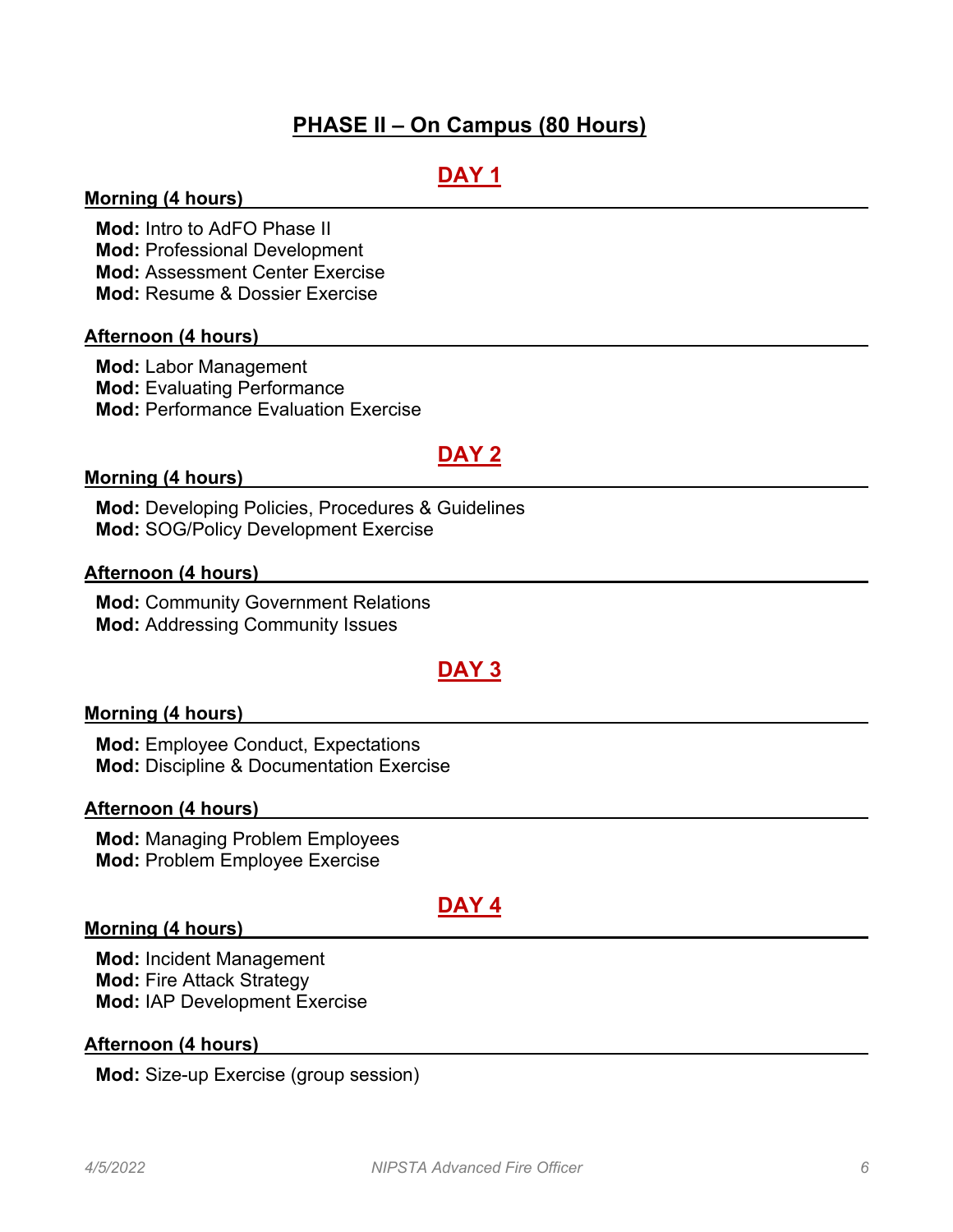# **DAY 5**

## **Morning (4 hours)**

**Mod:** Fireground Management Exercise (Session 1)

- Fireground Communications & Accountability

- Fireground Command Staff Functions

## **Afternoon (4 hours)**

**Mod:** Size-up Workshop (Session 1)

- Individual sessions

# **DAY 6**

## **Morning (4 hours)**

**Mod:** Budgeting & Finance **Mod:** Budgeting Exercise Review

## **Afternoon (4 hours)**

**Mod:** Government Revenue Sources - Grants and nontraditional sources

# **DAY 7**

## **Morning (4 hours)**

**Mod:** Pre-incident Planning **Mod:** Code Enforcement **Mod:** Pre-plan Exercise

#### **Afternoon (4 hours)**

**Mod:** Fire Cause & Origin **Mod:** Cause & Origin Exercise

## **DAY 8**

## **Morning (4 hours)**

**Mod:** Fireground Management Exercise (Session 2)

- Fireground Communications & Accountability
- Fireground Command Staff Functions

## **Afternoon (4 hours)**

**Mod:** Size-up Workshop (Session 2) - Individual sessions